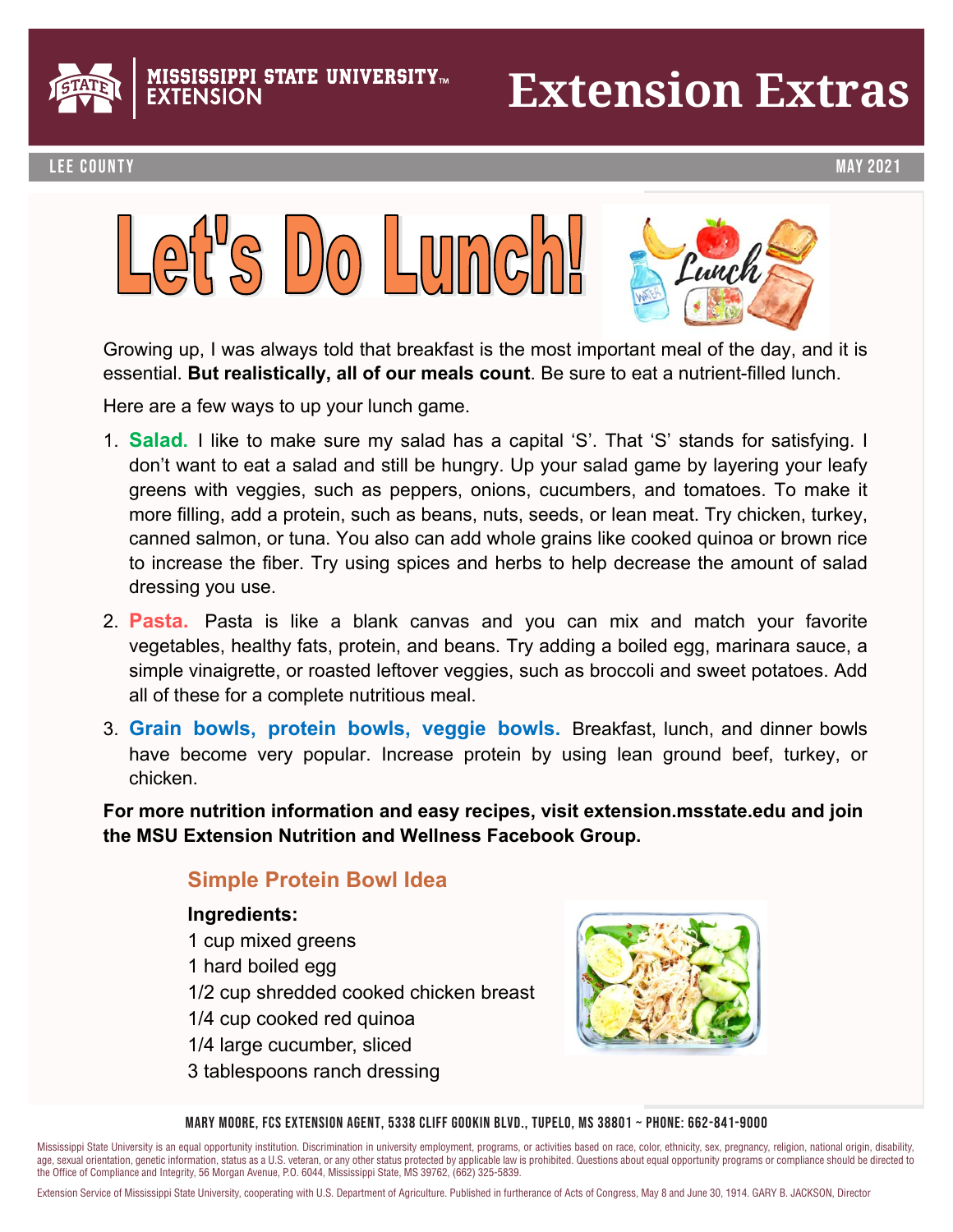# How to Dispose of Household Waste Item

**•**

#### **If you have been spring cleaning, you may have come across items you need to donate, recycle, or throw out.**

Donating is pretty simple. Most areas have nonprofit organizations that accept all kinds of items in good shape. But recycling and throwing away things you no longer need can



be tricky. Like me, you probably know that some items, such as paint, household cleaners, pesticides, batteries, and electronics, should not be put out with your regular trash.**—But what are you supposed to do with them if we cannot throw them away?**

Most likely, there is a way to recycle or safely dispose of hazardous waste in your area. Some communities offer either a year-round or once a year drop-off location for these kinds of items. Call your municipality or your waste management company to check. You also can check to see if your community has one of these options by searching the Earth 911 database managed by the U.S. Environmental Protection Agency.

If a drop-off site is not available in your area, check with local businesses to see if they accept these items. For example, local garages or parts stores may accept used motor oil for recycling.

For expired and unused medications, watch for take-back days at local pharmacies, clinics, or law enforcement agencies. Prescription and over-the-counter medications are accepted.

If these collection programs are not available in your area, the safest way to dispose to medications is to remove medications from their original container, mix them with kitty litter or used coffee grounds, and place them in a sealable bag or container. The sealed bag or container can be placed in your regular trash. If you throw away the prescription container, remove or cover your personal information on label.

**For information about safe disposal of medications, read Extension information sheet 1844, "Safe Disposal of Medicines and Personal Care Products" on the Extension website and visit the U.S. Environmental Protection Agency's hazardous waste web page** 

**https://www.epa.gov/hw/household-hazardous-waste-hhw**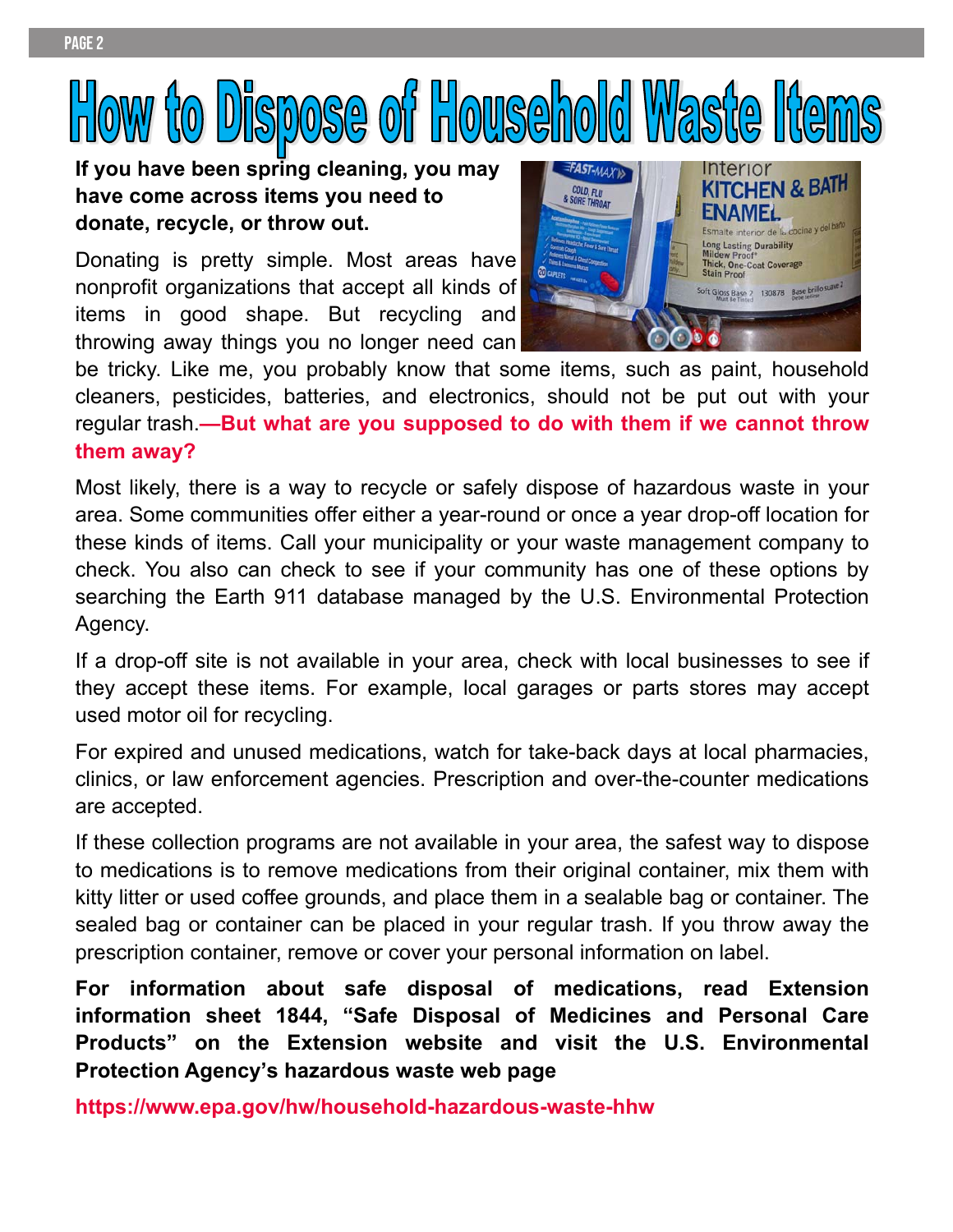#### **Turn your old coffee, soup, or fruit cans into planters!**





**•**

#### **How to transform your empty clean cans:**

- **Peel the outer label off the metal can.**
- **Drill approximately 10 holes in the bottom of can for drainage.**
- **Lightly spray paint your entire can a base color of your choosing. (I chose white.)**
- **Let the spray paint dry for 20-30 minutes or until spray paint is no longer sticky on can.**
- **Decorate your can however you wish! (Add polka dots, stripes, or your initials, etc.)**
- **Once your can is decorated, add potting mix or top soil to your can.**
- **Plant flowers or small plants into your can.**

#### **REMEMBER:**

- **The holes in the bottom of the can are for drainage, so if you do not want water on the table or floor where the can is going, place something under the can to catch water.**
- **If you have a larger can, you may need more than 10 holes for drainage.**
- **You do not have to decorate it. You could simply spray paint a solid color.**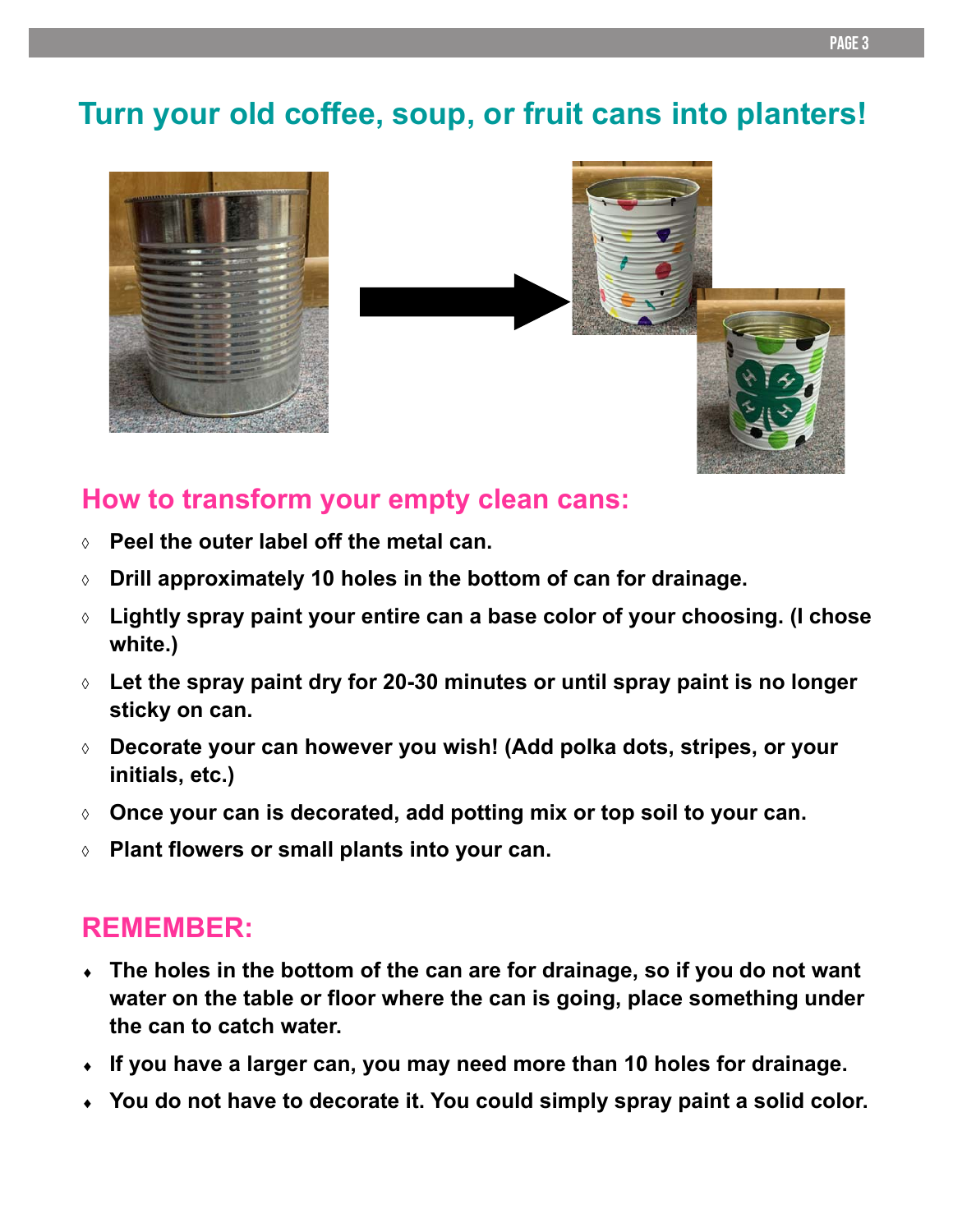



**•**

Warm weather is here and it is finally time to fire up the grill! Barbeques are fun and result in delicious food. Some of my fondest memories growing up were grilling with my family.

Food safety is important to keep in mind when grilling. Always wash your hands before and after handling raw meat or poultry. Cross-contamination can happen if you do not pay close attention to which plate or utensil you are grabbing. Set out new plates and utensils so you do not accidently use a contaminated plate.

Keep a food thermometer handy to check the level of doneness. Partially cooked meat can encourage bacteria to grow, so it is best to cook meat to the recommended temperatures.

Hamburgers-160°F Fish-145°F Poultry-165°F Pork-145°F **Beef Steak—145°F (medium rare), 160°F (medium), 170°F (well-done)** 

#### **Below are some helpful tips for a frequent griller:**

- 1. Before placing any meat on your grill, turn the heat on and let it sit for about 10-15 minutes to burn off any bacteria and extra build-up on the grate. Just like you preheat an oven, preheating a grill ensures it reached the proper temperature for cooking.
- 2. Cleaning the grill after use is important to keep it in good shape. Clean off any build-up on the grates before and after grilling. Both aluminum sheets and steel brushes work for cleaning the grates.
- 3. Speaking of steel brushes, it is important to keep an eye on them as you use them. After a few uses, you will notice the bristles start to rust and get! loose. Inspect the brush before using. If you notice it is worn down, it is best to throw it away. The last thing you want is to accidentally consume a bristle in your food.



4. Avoid food-borne illnesses by protecting yourself while grilling. Keep a box of clear plastic gloves on hand to use when handling raw meat and poultry. Most grilling areas do not have a sink or water faucet nearby to wash your hands, so gloves are the next best option. To prevent burning your hand while dealing with flare-ups, consider wearing heavy-duty heat-resistant gloves, such as welding gloves or those specifically designed for grilling.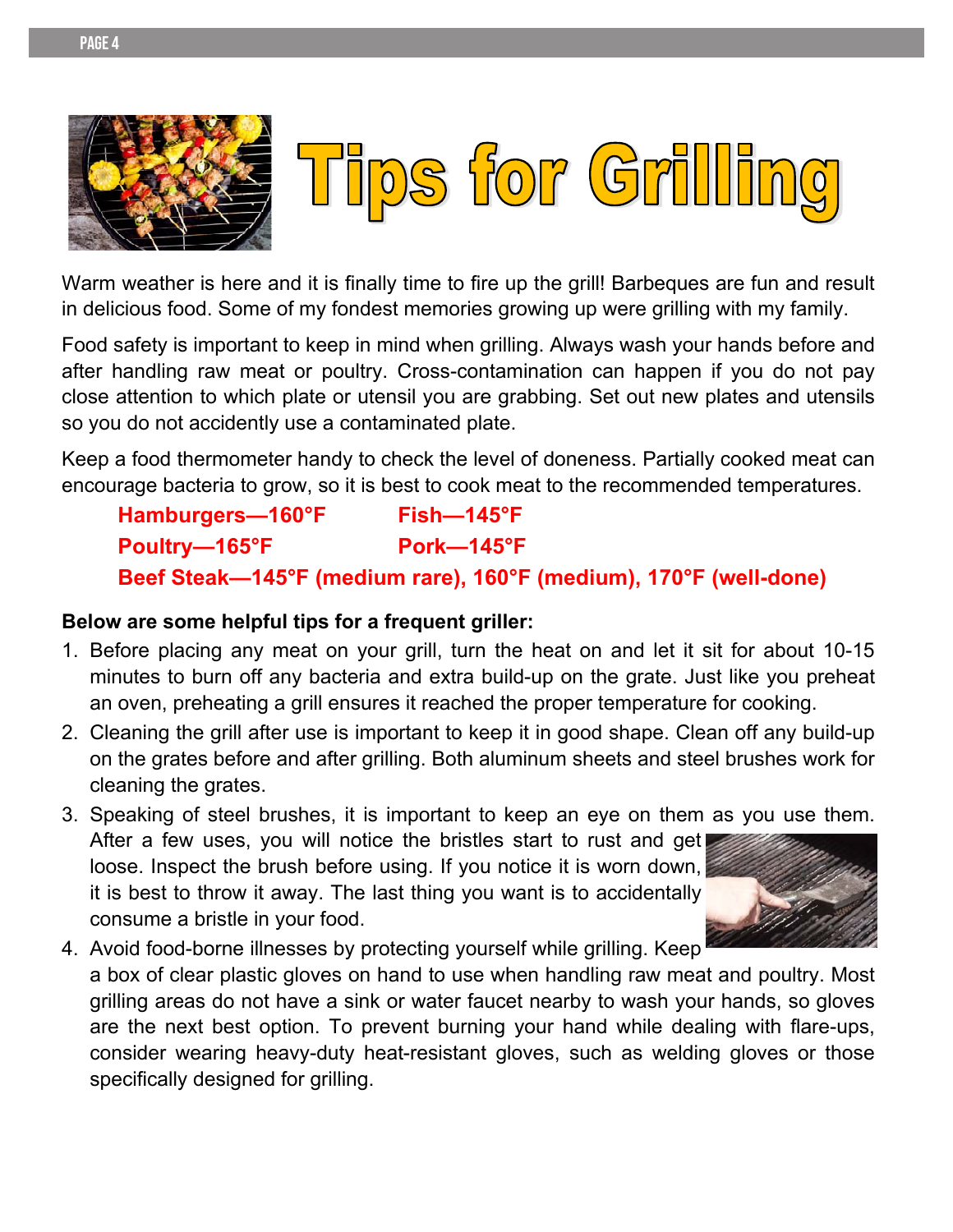## **Bacon, Pineapple, Chicken Kabobs**

**•**

#### **Ingredients**

- 2 pounds of boneless skinless chicken breast
- 1 large pineapple, cut into 1 1/2 inch chunks
- 2 large red bell peppers, cut into 1 1/2 inch pieces
- 1 large onion, cut into 1 1/2 inch pieces
- 12 strips of thick cut bacon
- 6 long skewers

#### **Directions**

- 1. To make the Hawaiian Sauce: Combine all ingredients in a medium saucepan and stir until the cornstarch is dissolved. Bring the mixture to a boil, reduce the heat to medium and simmer for 2 minutes. Set-aside until ready to use.
- 2. Thread the skewers. Weave the bacon around each piece of chicken and pineapple, stick the bell pepper and onion together and weave the bacon around both of those. You will need two

strips of bacon per skewer if using 4 pieces of chicken and 3 pieces each of pineapple, bell pepper, and onion.

- 3. Preheat the grill to medium high. Grill kabobs for 10-15 minutes, turning a couple of times until chicken is done (internal temperature of 165°F).
- 4. Brush the Hawaiian Sauce over the kabobs and serve immediately.

### **Mexican Chicken Marinade**



#### **Ingredients**

- 4 boneless skinless chicken breasts
- 1/4 cup olive oil
- 1 lime, juiced or 3 tablespoons of lime juice
- 2 cloves garlic, minced
- 1/4 cup cilantro, chopped
- 1 teaspoon chili powder
- 1/2 teaspoon cumin, salt, and pepper

#### **Directions**

- 1. Place the chicken breasts in a large bag. In a small bowl, whisk together the olive oil, lime juice, garlic, cilantro, chili powder, cumin, salt, and pepper.
- 2. Pour the marinade over the chicken and seal the bag, squeezing out all the air.
- 3. Move the chicken around in the marinade until chicken is evenly coated.
- 4. Refrigerate and let it marinate for at least 30 minutes.
- 5. Preheat grill to medium high heat. Cook until chicken has reached an internal temperature of 165°F.



**For the Hawaiian Sauce** 

• 1/2 cup brown sugar

1/2 teaspoon salt

• 2 tablespoons soy sauce

 1 1/2 cups pineapple juice • 1 1/2 tablespoons cornstarch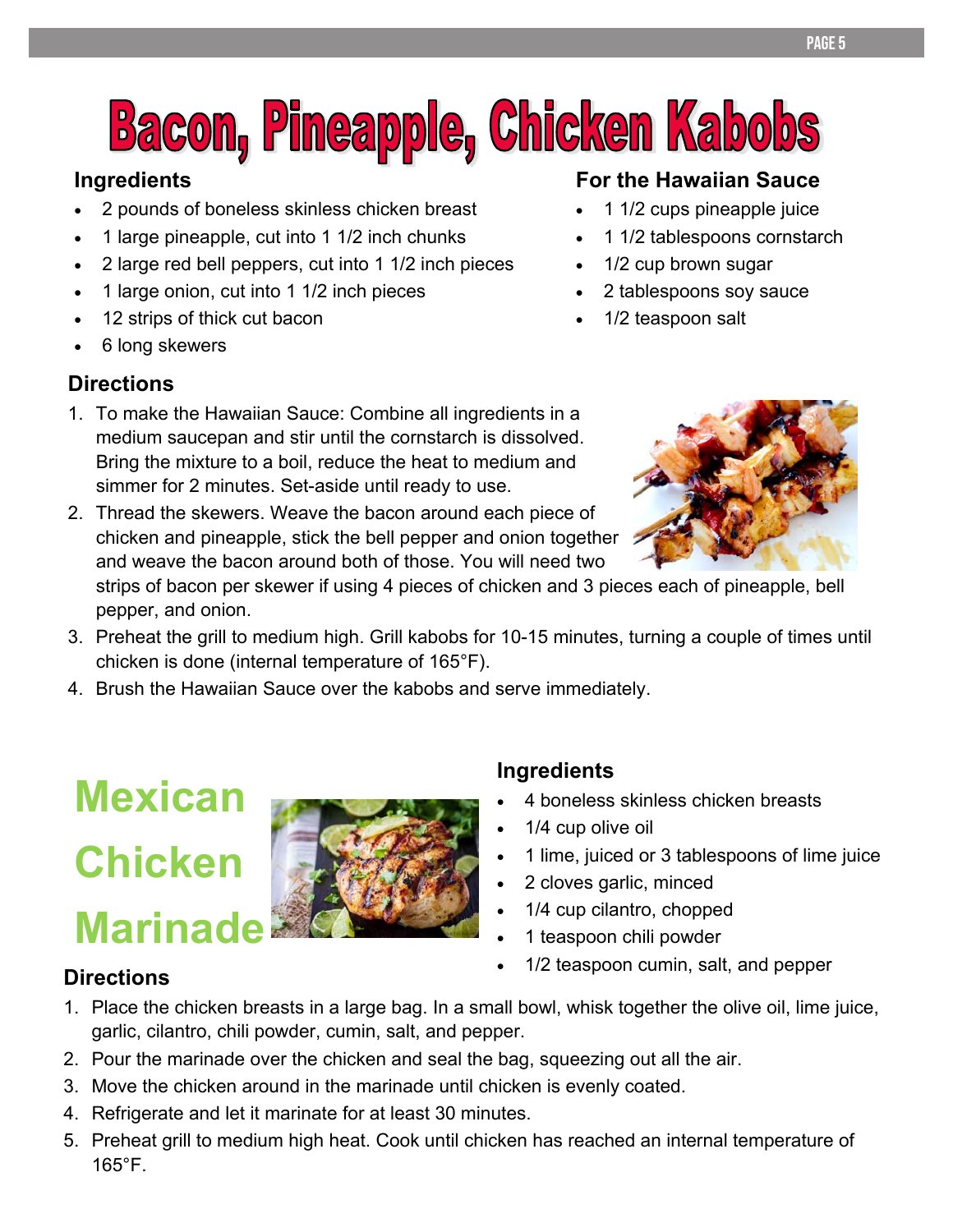**•**

The center aisles provide a wide variety of nutritious options that are versatile, shelf-stable, and budget-friendly. Here are some grocery store center-aisle favorites:

- 1. **Canned and dry beans:** Beans are great in soups, chili, tacos, omelets, and as sides.
	- $\Diamond$  Why and how to add them to your diet:
		- Beans are high in fiber, protein, vitamins, and minerals.
		- Watching your sodium intake? Choose no salt added or reduced sodium items. Rinse canned beans to remove some of the sodium.
- 2. **Frozen fruits and vegetables:** Frozen produce doesn't spoil nearly as quickly as fresh produce, and it is usually more affordable.
	- $\Diamond$  Why and how to add them to your diet:
		- Because they are harvested at peak ripeness and quickly frozen, they are as nutritious as fresh produce.
		- Add frozen fruits to smoothies, oatmeal, or pancakes.
		- Roast a pan of frozen vegetables to eat as a side or use in meal prepping.
- 3. **Canned salmon, tuna, and chicken:** These items are high in lean protein and are shelf-stable.
	- $\Diamond$  Why and how to add them to your diet:
		- Salmon and tuna provide heart-healthy omega 3 fatty acids and are great economical seafood choices.
		- Excellent to add to a salad, avocado toast, or a grain bowl.
- 4. **Nuts and nut butters:** Anytime I want to add crunch to my food, chopped nuts are my go-to. I keep peanut butter on hand year-round. Other available options include: almond, mixed nut, and hazelnut. Have a nut allergy? Try seed butter, like sunflower seed butter.
	- $\Diamond$  Why and how to add them to your diet:
		- Most nuts and nut butters are high in protein, fiber, and healthy fats. The American Heart Association recommends eating one handful of nuts daily.
		- Try adding nuts to yogurt, salads, oatmeal, and vegetables. Nut butters are great for sandwiches, smoothies, baked products, or eating with fresh fruit, such as bananas and apples.
- 5. **Canned diced tomatoes:** Canned tomatoes are an excellent option to boost flavor and nutrition in many foods, from soups to fish.
	- $\Diamond$  Why and how to add them to your diet:
		- Canned tomatoes are low in calories and high in fiber, vitamin C, and the antioxidant Lycopene, which has been shown to help lower the risk of heart disease.
		- Canned tomatoes come in various varieties, such as diced, crushed, fire-roasted, and with seasonings, like garlic, basil and oregano. Low-sodium and no salt added items are also available.

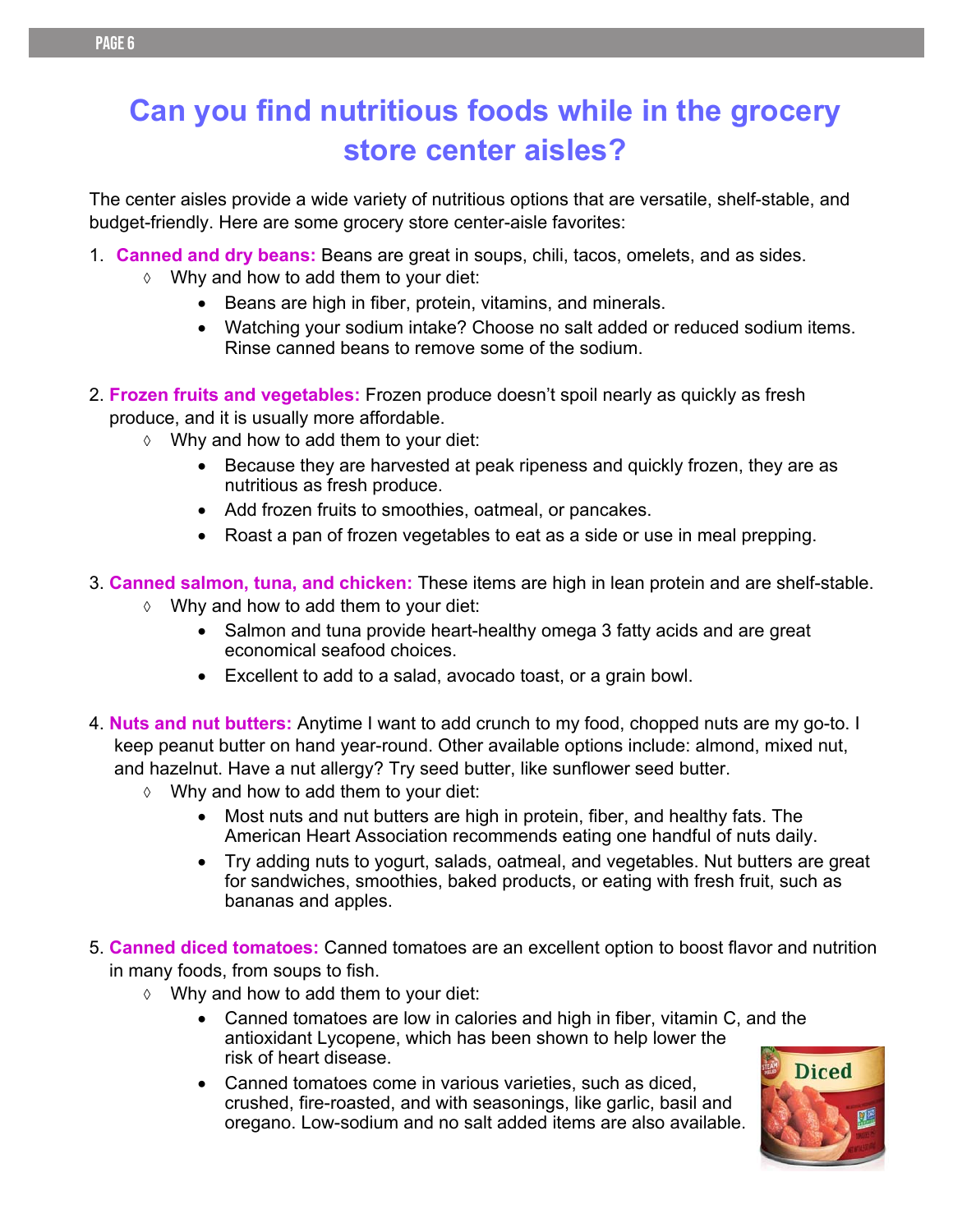

#### **Ingredients**

3/4 cup low-fat cheddar chesses, shredded

- 1 cup green onion or 1 medium onion, chopped
- 1 cup broccoli, chopped
- 1 cup tomatoes, diced
- 2 cups nonfat or 1% milk
- 4 eggs

1 cup baking mix (pancakes or biscuits)

- 1 teaspoon Italian seasoning (or dried leaf basil and oregano)
- 1/2 teaspoon salt

**•**

1/2 teaspoon pepper

#### **Directions**

- 1. Heat oven to 375°F. Lightly spray or oil 12 muffin cups.
- 2. Sprinkle cheese, onions, broccoli, and tomatoes in muffin cups.
- 3. Place remaining ingredients in a bowl and beat until smooth. Pour egg mixture over other ingredients in muffin cups.
- 4. Bake until golden brown or until knife inserted in center comes out clean, 35 to 40 minutes. Cool 5 minutes.
- 5. Refrigerate leftovers within 2 hours.

# **Chicken Alfredo with a Twist**

#### **Ingredients**

2 1/2 cups dry whole-wheat pasta

- 2 cans reduced-fat cream of chicken soup
- 1 1/3 cups fat-free half and half
- 1/4 teaspoon ground pepper
- 1/8 teaspoon garlic powder
- 1/3 cup grated parmesan cheese
- 3 cups (12 ounce) diced, cooked chicken



#### **Directions**

- 1. In a large pot, bring 2 quarts of water to a boil. Gradually stir in pasta and return to a boil. Cook uncovered for about 8-10 minutes or until tender. Do not overcook. Drain well.
- 2. Mix soup, half and half, pepper, garlic powder, parmesan cheese, and chicken in a large pot. Cook over medium heat for about 5 minutes, stirring often. Heat to an internal temperature of 165°F or higher.
- 3. Add cooked pasta to the chicken and sauce mixture. Serve hot.